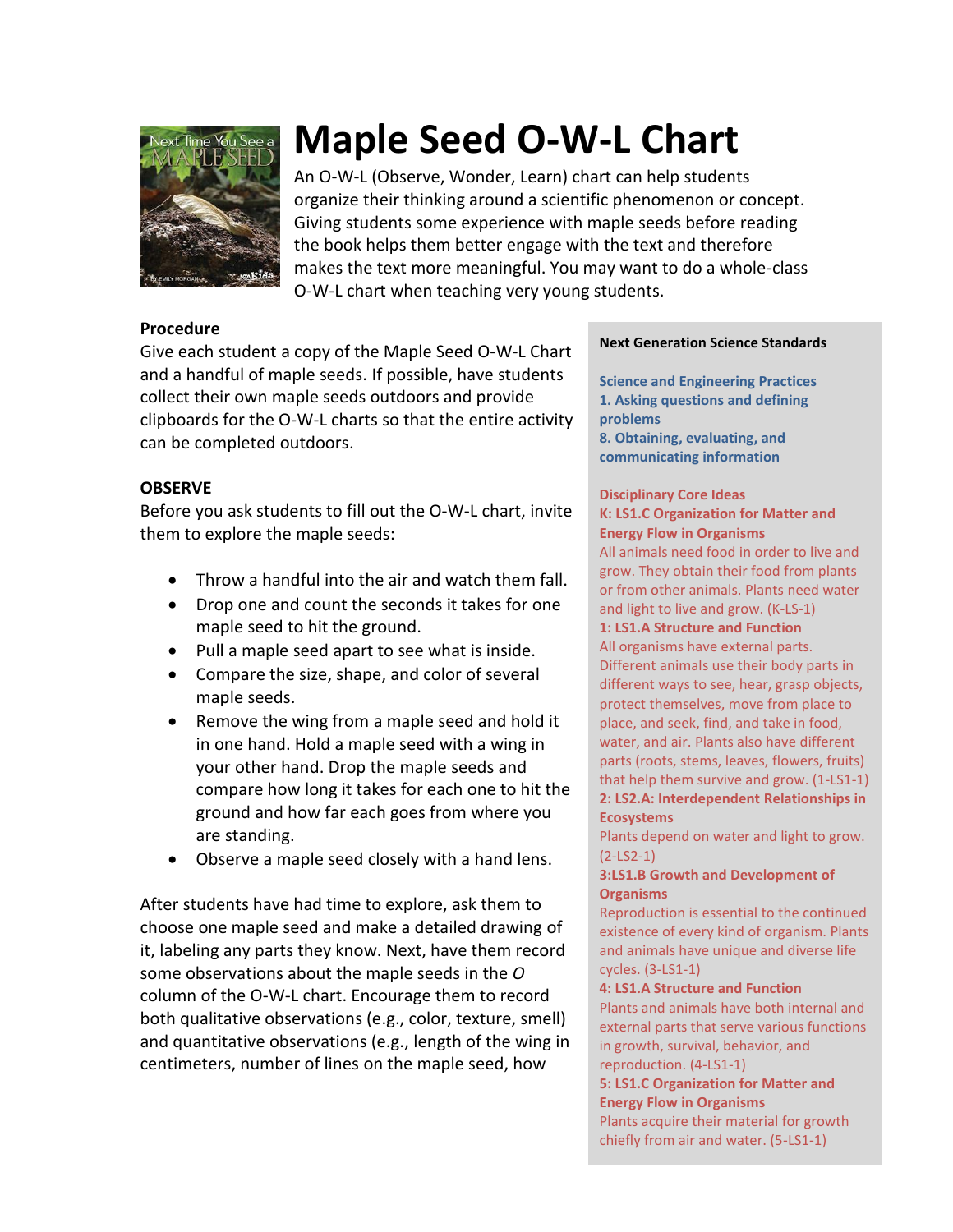long it took the maple seed to fall to the ground). Have students share some of their observations.

# **WONDER**

Next, invite students to share some of their wonderings about the maple seeds and share some of your own wonderings, such as these questions:

- Why do maple seeds have wings?
- What is inside the hard part?
- How many maple seeds does a tree make?
- How does a small seed become a towering tree?
- How do maple seeds fly?

Have students record their wonderings in the *W* column of the O-W-L Chart. Then have them circle their most compelling wondering and share it with the class.

# **LEARN**

Show students the cover of *[Next Time You See a Maple](http://www.nsta.org/store/product_detail.aspx?id=10.2505/9781938946356)  [Seed](http://www.nsta.org/store/product_detail.aspx?id=10.2505/9781938946356)* and tell them that this nonfiction book might help them answer some of their wonderings about maple seeds. Read the book aloud. After reading, have students add any new learnings to the *L* column of the O-W-L chart. Then ask students if any of their most compelling wonderings were answered by the text. Call on students to share, and ask them to refer back to the text for the answer to that specific question. Finally, ask students if they have any new wonderings based on what they learned from the text. Explain that often with science, the more you learn about a topic, the more questions you have. Encourage students to share their new

#### **ELA Common Core Connections** Reading: Informational Text – Key Ideas

and Details K: RI.K.1. With prompting and support,

ask and answer questions about key details in a text.

1: RI.1.1. Ask and answer questions about key details in a text.

2: RI.2.1. Ask and answer such questions as *who, what, where, when, why*, and *how* to demonstrate understanding of key details in a text.

3: RI.3.1. Ask and answer questions to demonstrate understanding of a text, referring explicitly to the text as the basis for the answers.

4: RI.4.1. Refer to details and examples in a text when explaining what the text says explicitly and when drawing inferences from the text.

5: RI.5.1. Quote accurately from a text when explaining what the text says explicitly and when drawing inferences from the text.

wonderings and refer back to the text for the information that inspired those new questions.